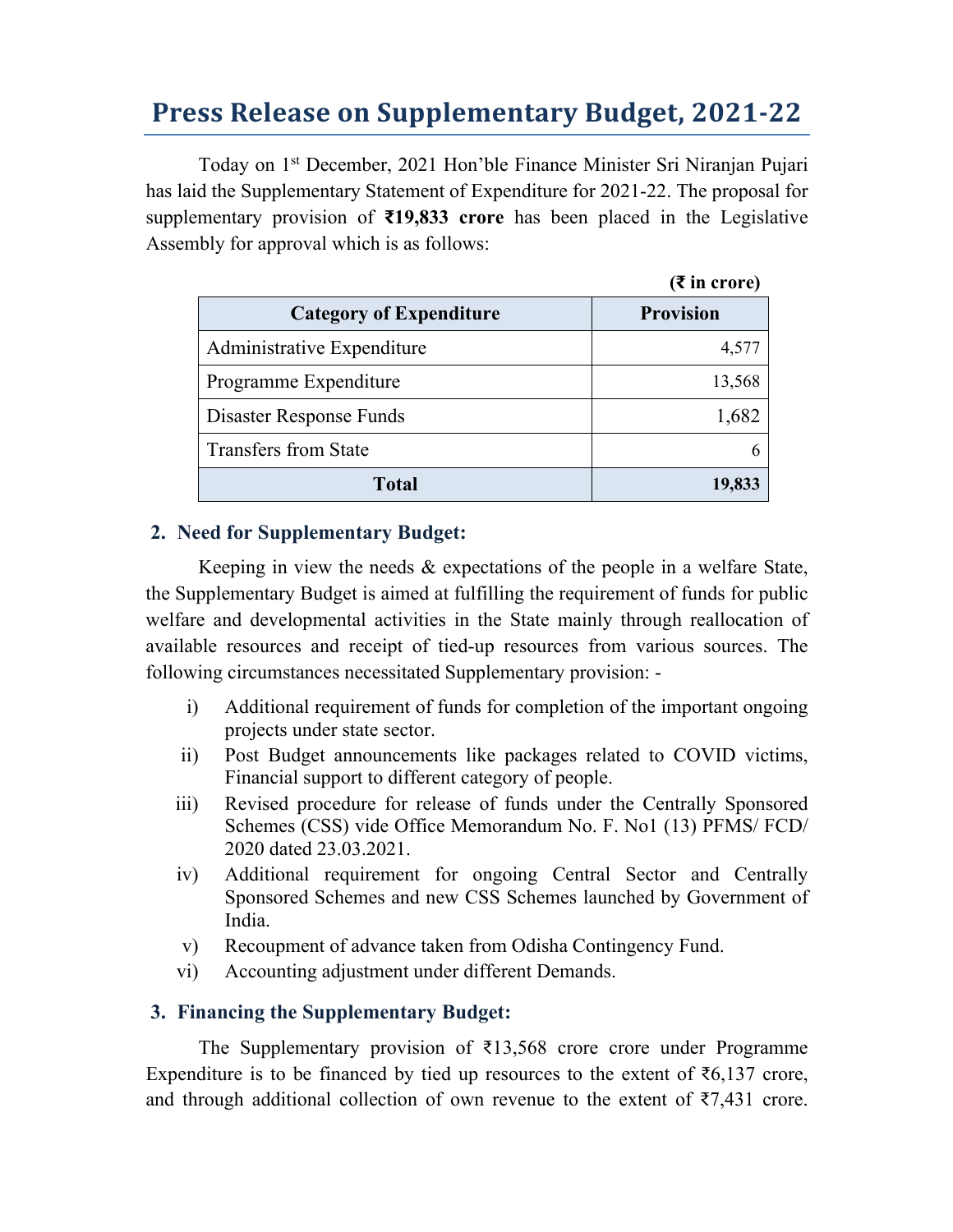Higher collection from mining sector is the primary contributor to higher State's own revenue.

## **4. Provision for Administrative Expenditure:**

Total outlay for the Administrative Expenditure is ₹4,577crore.

- $\geq$  ₹2000 crore is provided towards transfer to the Consolidated Sinking Fund for amortization of loan as part of the counter-cyclical fiscal policy.
- $\geq$  ₹241.35 crore is provided towards 'Repair and Maintenance of Roads & Bridges'.
- $\geq$  ₹132.30 crore is provided towards Grants to different Universities under Higher Education Department.
- ₹20.03 crore is provided towards Medical College, Puri.
- ₹15.57 crore is provided towards Remuneration to Atithi Teachers and ₹5.25 crore for Ashram School.
- ₹12.28 crore is provided towards Special Educational Infrastructure.
- ₹5 crore is provided towards conduct of examination by OSSC.
- ₹8.40 crore is provided towards Conduct of Zilla Parishad Election.

# **5. Disaster Response Funds:**

Additional provision of  $\bar{\mathfrak{z}}1,682.40$  crore is proposed in the Supplementary Statement of Expenditure, 2021-22 against the differential year-end balance available as on dt.31.03.2021 in State Disaster Risk Management Fund.

# **6. Transfers from State:**

 Total of ₹ 5.97 crore is provided towards Transfer to PRIs as per 4th/5th SFC Award in the Supplementary Statement of Expenditure, 2021-22.

# **7. Provisions for Programme Expenditure and Priority Sectors:**

#### **A. Farmers' welfare & food security:**

Total ₹2,147 crore has been allocated for irrigation facility, farmers' welfare and food security.

- For Covid-19 Assistance and Supply of rice to BPL Families, ₹1105.18 crore has been provisioned and ₹11.37 crore is provisioned for Fair Price Shop Automation.
- ₹27.85 crore is provided towards Farmers' Welfare scheme "Krushak Assistance for Livelihood and Income Augmentation" and ₹84.68 crore is provisioned for Crop Production Management.
- $\geq$  ₹18.32 crore is provided towards Village wise plot level analysis of Paddy crop growing areas for Kharif 2021-22 for the 7 pilot districts of Odisha.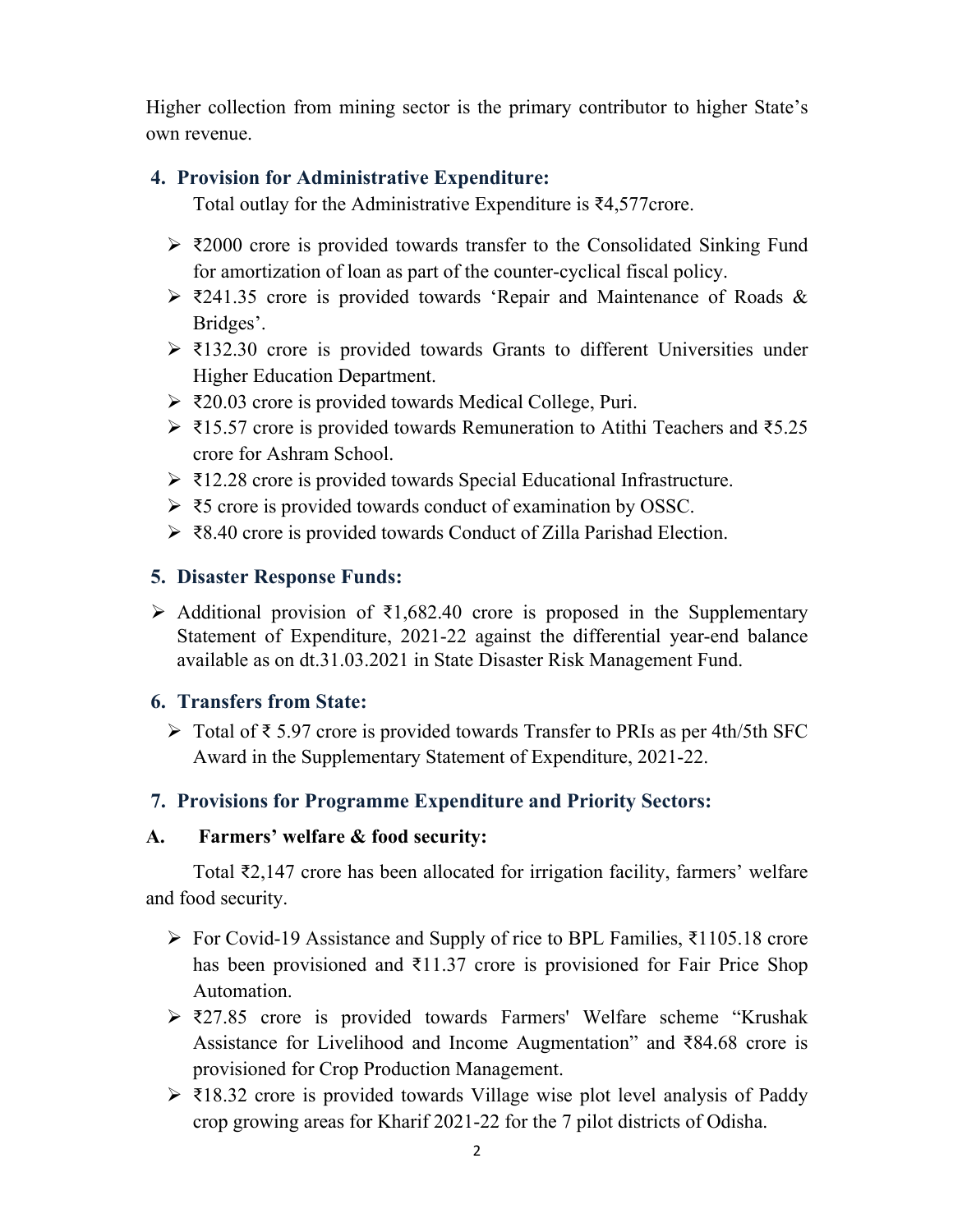- Allocation of ₹100 crore is provided towards insurance premium under Pradhan Mantri Fasal Bima Yojana (SS of CSS).
- $\geq$  ₹280.23 crore towards interest subsidy/ subvention to Farmers.
- $\geq$  ₹11 crore is provided towards Support to OMFED as incentive to Dairy Farmers.
- ₹20 crore under Integrated Development and Management of Fisheries (PM Matsya Sampada Yojana).
- $\triangleright$  ₹150 crore is provided as equity support to Coop. Banks.

#### **B. Social security measures:**

A sum of ₹584.92 crore is allocated for social security measures.

- ₹215.43 crore is provided towards Madhubabu Pension Yojana.
- ₹365.56 crore is provided towards welfare of vulnerable section of the society under the National Social Assistance Programme (NSAP).
- ₹3.94 crore is provided for rehabilitation of PwDs.

# **C. Health care facilities:**

A total sum of ₹2,038.16 crore is allocated for public health care.

- For Biju Swasthya Kalyan Yojana ₹498.51 crore has been allocated and ₹25.83 crore has been provisioned for KHUSHI-Distribution of sanitary napkins.
- $\geq 3176.26$  crore is provided towards Infrastructure Development of Health Institutions, viz. Primary Health Centres, District Headquarter Hospitals and Medical Colleges.
- ₹907.83 crore is provided towards state share National Health Mission (NHM) and ₹229.55 crore is provided towards the new Centrally Sponsored Scheme 'Pradhan Mantri Atmanirbhar Swasth Bharat Yojana' (PMASBY) under NRHM.

#### **D. Empowering women and children:**

A total sum of ₹253.07 crore is allocated for empowerment of women and child development.

- ₹84.5 crore is provided under Mission Shakti Programme.
- $\geq$  ₹130.81 crore is provided under the scheme State Support to ICDS towards honorarium and allowances to Anganwadi Workers / Helpers and provision for new Gas connection in AWCs.
- ₹35 crore is provided towards Biju Sishu Surakshya Yojana 'ASHIRBAD' for care and protection of Specially Cared Children whose parents have died during the Covid-19 pandemic.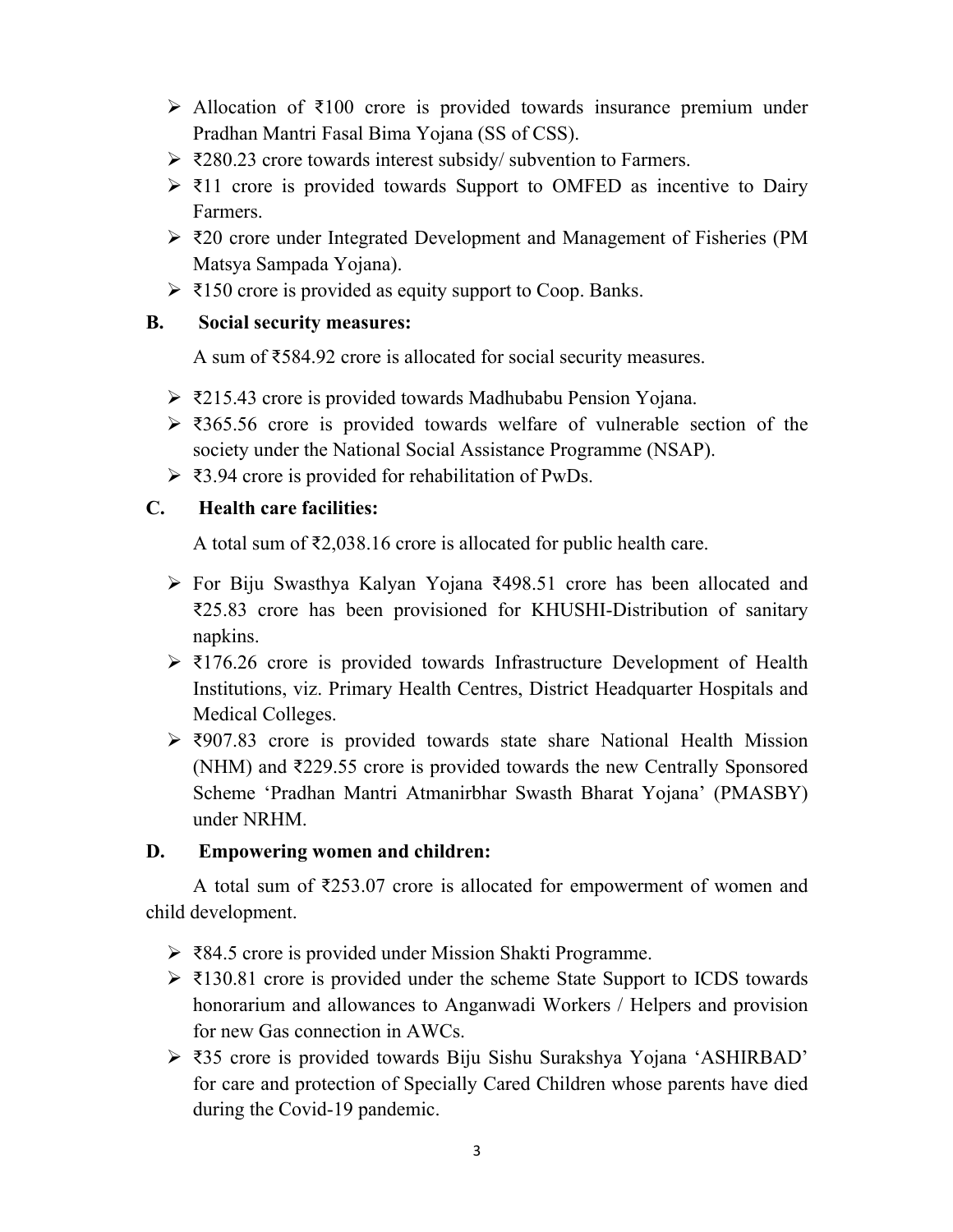#### **E. ST & SC development:**

Total ₹134.51 crore allocated for ST & SC Development and Minority & Backward Class Welfare initiatives.

- $\geq$  ₹90.16 crore is provided under the Scheme for Development of Scheduled Caste.
- ₹43.33 crore is provided under the Umbrella Scheme for Education of ST Students.

#### **F. Education, Sports and Skill Development:**

Total ₹1,311.17 crore is allocated for education, sports and skill development sector.

- ₹887 crore for Mo School Abhiyan
- ₹64.59 crore has been provided for Odisha Adarsha Vidyalaya.
- ₹37.00 crore for State's Support to MDM and ₹69.49 for Government High Schools have been provided.
- $\geq$  ₹23.62 crore is provided towards distribution of laptops to meritorious students under Youth Development Programme (Higher Education Department).
- ₹15 crore is provided towards Grants to Non-Government Colleges.
- ₹180 crore is provided towards Development & Management of Sports Infrastructure.

#### **G. Rural Development:**

Total allocation of ₹3,911.81 crore for rural housing, wage employment, provision of drinking water and rural infrastructure.

- $\geq$  ₹2,564 crore is provided for rural housing through the convergence of PMAY (Gramin) and Biju Pucca Ghar.
- Proposal of ₹500 crore for material component under MGNREGS and ₹500 crore for Revolving Fund for timely payment of MGNREGA wages.
- ₹300 crore is provided towards rural connectivity under Biju Setu Yojana (RIDF).

# **H. Urban Development:**

Total allocation of ₹22.53 crore for Urban Development.

- ₹15.00 crore is provided under the Scheme GARIMA-Scheme for safety and dignity of Core Sanitation workers.
- ₹5.53 crore is provided towards Capacity Development, preparation of Detail Project Report (DPR) and major works under the Urban Sewerage Schemes.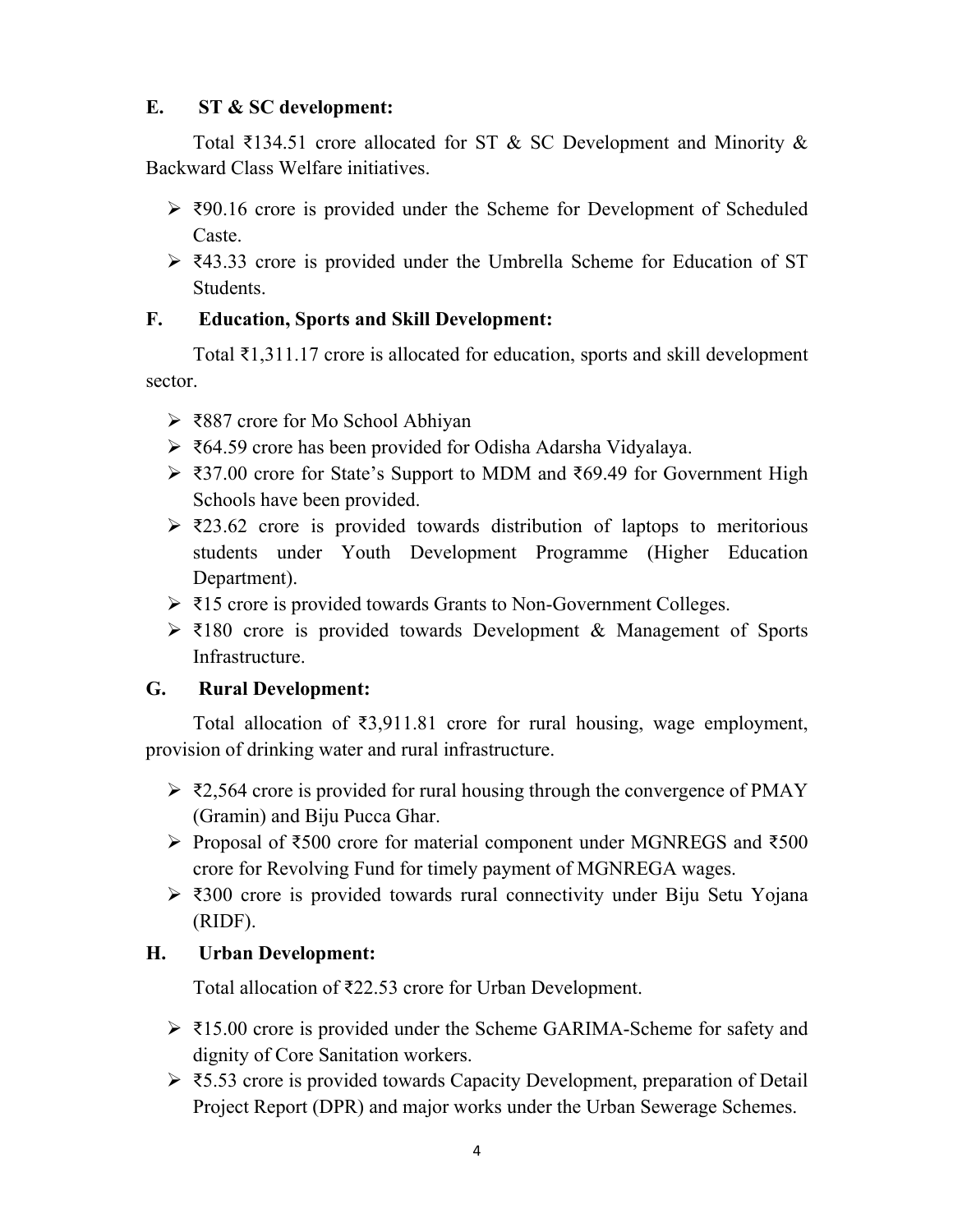₹2 crore is provided as Grant to Odisha Water Supply and Sewerage Board.

## **I. Infrastructure, Energy, IT and R&D:**

Total allocation of ₹2,505.10 crore for Infrastructure, Energy, IT and R&D sectors taken together.

- $\geq$  ₹50 crore is provided towards Construction/Improvement of Roads & Bridges under Central Road Fund.
- ₹30 crore is provided towards Construction of Check Dams/Bridge-cumweirs across the State primarily on small bridges resting on raft foundation.
- ₹30 crore is provided as Financial assistance to OSRTC on account of loss sustained for operation of bus services during the COVID-19 pandemic situation.
- ₹5 crore as subsidy for Implementation of Electric Vehicle Policy.
- ₹40 crore for Construction of Aerodromes (Civil Aviation).
- ₹50 crore for System strengthening for Elephant Corridor
- ₹2,039.69 crore towards Share Capital Investment in GRIDCO.
- ₹40 crore for Rural Electrification under Biju Grama Jyoti.
- ₹40 crore for IT Infrastructure & Connectivity (State Infrastructure for SDC).
- ₹14.73 crore for Implementation of Integrated Minor Mineral Management System (i4MS).
- $\triangleright$  ₹17 crore towards grants to Central PMU to facilitate e-Governance activities.
- ₹7 crore towards assistance to Odisha Space Applications Centre for scientific research.
- ₹13 crore towards Development of Biotechnology.
- ₹32.58 crore towards Development of Planetariums & Museums.
- ₹12.58 crore towards State Council of Science & Technology including Regional & District Science Centres.

# **J. Promotion of Culture and Tourism:**

Total allocation of ₹114.93 crore for promotion of Culture and Tourism.

- ₹41 crore is provided towards Tourist Information and Publicity.
- ₹41.94 crore for Establishment of Kalamandal.
- ₹24.69 crore is provided for the Directorate of Culture.
- ₹6 crore for Establishment of Model Heritage Village.